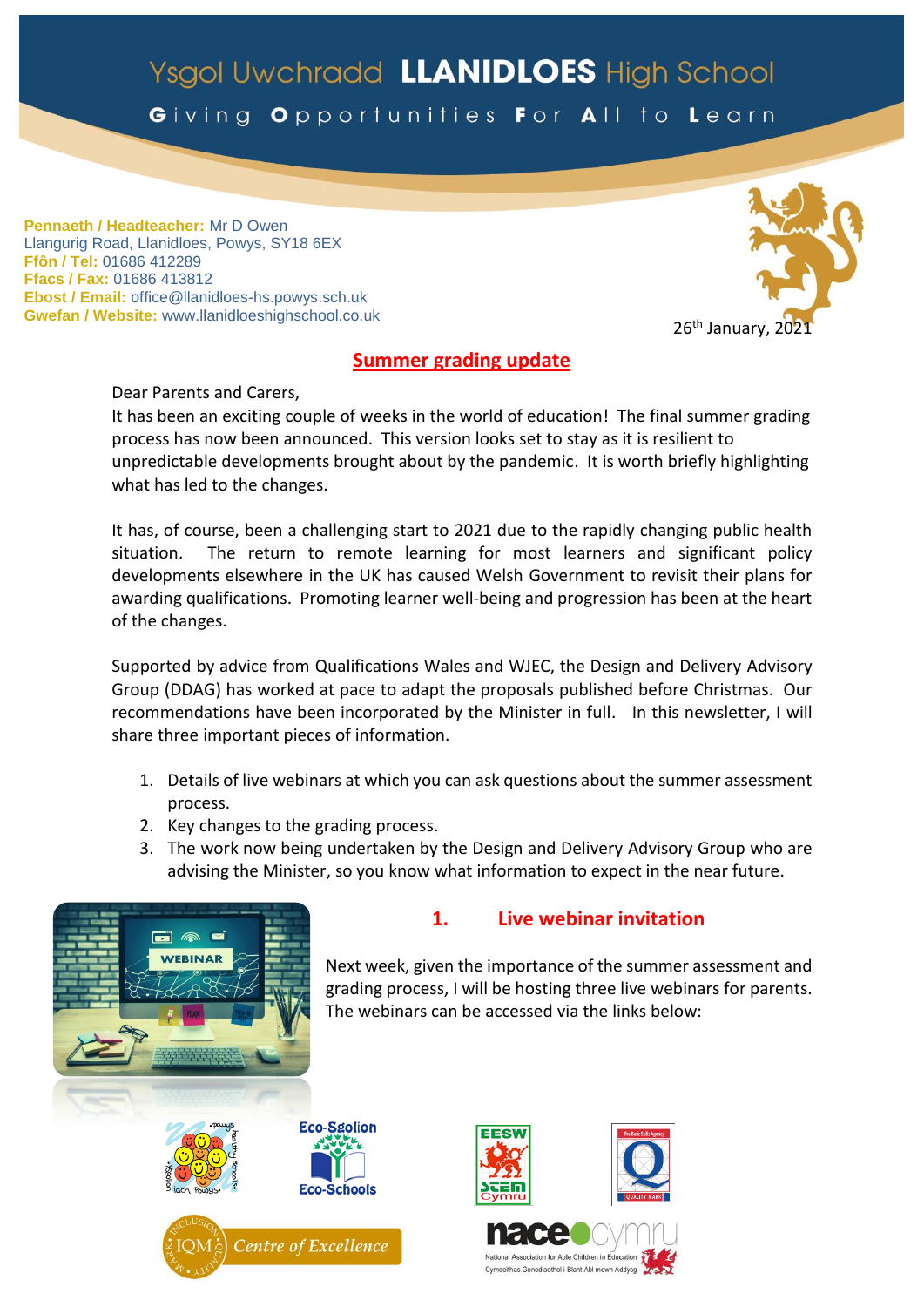# **Year 10**: **Monday 1st February at 6pm**

[https://teams.microsoft.com/l/meetup](https://teams.microsoft.com/l/meetup-join/19%3ameeting_M2VkNmM3ZTItNGYyNi00ZTZkLTk5OTgtMzdmOWUwNTQxMDVi%40thread.v2/0?context=%7b%22Tid%22%3a%224f3f0e52-b734-4164-9409-1b601d147993%22%2c%22Oid%22%3a%22157d903e-9d08-4550-a9f4-ece2b7556300%22%2c%22IsBroadcastMeeting%22%3atrue%7d)[join/19%3ameeting\\_M2VkNmM3ZTItNGYyNi00ZTZkLTk5OTgtMzdmOWUwNTQxMDVi%40th](https://teams.microsoft.com/l/meetup-join/19%3ameeting_M2VkNmM3ZTItNGYyNi00ZTZkLTk5OTgtMzdmOWUwNTQxMDVi%40thread.v2/0?context=%7b%22Tid%22%3a%224f3f0e52-b734-4164-9409-1b601d147993%22%2c%22Oid%22%3a%22157d903e-9d08-4550-a9f4-ece2b7556300%22%2c%22IsBroadcastMeeting%22%3atrue%7d) [read.v2/0?context=%7b%22Tid%22%3a%224f3f0e52-b734-4164-9409-](https://teams.microsoft.com/l/meetup-join/19%3ameeting_M2VkNmM3ZTItNGYyNi00ZTZkLTk5OTgtMzdmOWUwNTQxMDVi%40thread.v2/0?context=%7b%22Tid%22%3a%224f3f0e52-b734-4164-9409-1b601d147993%22%2c%22Oid%22%3a%22157d903e-9d08-4550-a9f4-ece2b7556300%22%2c%22IsBroadcastMeeting%22%3atrue%7d) [1b601d147993%22%2c%22Oid%22%3a%22157d903e-9d08-4550-a9f4](https://teams.microsoft.com/l/meetup-join/19%3ameeting_M2VkNmM3ZTItNGYyNi00ZTZkLTk5OTgtMzdmOWUwNTQxMDVi%40thread.v2/0?context=%7b%22Tid%22%3a%224f3f0e52-b734-4164-9409-1b601d147993%22%2c%22Oid%22%3a%22157d903e-9d08-4550-a9f4-ece2b7556300%22%2c%22IsBroadcastMeeting%22%3atrue%7d) [ece2b7556300%22%2c%22IsBroadcastMeeting%22%3atrue%7d](https://teams.microsoft.com/l/meetup-join/19%3ameeting_M2VkNmM3ZTItNGYyNi00ZTZkLTk5OTgtMzdmOWUwNTQxMDVi%40thread.v2/0?context=%7b%22Tid%22%3a%224f3f0e52-b734-4164-9409-1b601d147993%22%2c%22Oid%22%3a%22157d903e-9d08-4550-a9f4-ece2b7556300%22%2c%22IsBroadcastMeeting%22%3atrue%7d)

# **Year 11**: **Tuesday 2nd February at 6pm**

[https://teams.microsoft.com/l/meetup](https://teams.microsoft.com/l/meetup-join/19%3ameeting_YWNmNzFiOGYtZWQ0OC00MzNjLWFlZTctZmE4ZmIxM2E5NDUw%40thread.v2/0?context=%7b%22Tid%22%3a%224f3f0e52-b734-4164-9409-1b601d147993%22%2c%22Oid%22%3a%22157d903e-9d08-4550-a9f4-ece2b7556300%22%2c%22IsBroadcastMeeting%22%3atrue%7d)[join/19%3ameeting\\_YWNmNzFiOGYtZWQ0OC00MzNjLWFlZTctZmE4ZmIxM2E5NDUw%40th](https://teams.microsoft.com/l/meetup-join/19%3ameeting_YWNmNzFiOGYtZWQ0OC00MzNjLWFlZTctZmE4ZmIxM2E5NDUw%40thread.v2/0?context=%7b%22Tid%22%3a%224f3f0e52-b734-4164-9409-1b601d147993%22%2c%22Oid%22%3a%22157d903e-9d08-4550-a9f4-ece2b7556300%22%2c%22IsBroadcastMeeting%22%3atrue%7d) [read.v2/0?context=%7b%22Tid%22%3a%224f3f0e52-b734-4164-9409-](https://teams.microsoft.com/l/meetup-join/19%3ameeting_YWNmNzFiOGYtZWQ0OC00MzNjLWFlZTctZmE4ZmIxM2E5NDUw%40thread.v2/0?context=%7b%22Tid%22%3a%224f3f0e52-b734-4164-9409-1b601d147993%22%2c%22Oid%22%3a%22157d903e-9d08-4550-a9f4-ece2b7556300%22%2c%22IsBroadcastMeeting%22%3atrue%7d) [1b601d147993%22%2c%22Oid%22%3a%22157d903e-9d08-4550-a9f4](https://teams.microsoft.com/l/meetup-join/19%3ameeting_YWNmNzFiOGYtZWQ0OC00MzNjLWFlZTctZmE4ZmIxM2E5NDUw%40thread.v2/0?context=%7b%22Tid%22%3a%224f3f0e52-b734-4164-9409-1b601d147993%22%2c%22Oid%22%3a%22157d903e-9d08-4550-a9f4-ece2b7556300%22%2c%22IsBroadcastMeeting%22%3atrue%7d) [ece2b7556300%22%2c%22IsBroadcastMeeting%22%3atrue%7d](https://teams.microsoft.com/l/meetup-join/19%3ameeting_YWNmNzFiOGYtZWQ0OC00MzNjLWFlZTctZmE4ZmIxM2E5NDUw%40thread.v2/0?context=%7b%22Tid%22%3a%224f3f0e52-b734-4164-9409-1b601d147993%22%2c%22Oid%22%3a%22157d903e-9d08-4550-a9f4-ece2b7556300%22%2c%22IsBroadcastMeeting%22%3atrue%7d)

# **Years 12/13**: **Thursday 4th February at 6pm**

[https://teams.microsoft.com/l/meetup](https://teams.microsoft.com/l/meetup-join/19%3ameeting_NjA3MDFjYTQtMGM1Zi00YThjLTkzNzUtZWM3Mjk1Y2Y5NDg1%40thread.v2/0?context=%7b%22Tid%22%3a%224f3f0e52-b734-4164-9409-1b601d147993%22%2c%22Oid%22%3a%22157d903e-9d08-4550-a9f4-ece2b7556300%22%2c%22IsBroadcastMeeting%22%3atrue%7d)[join/19%3ameeting\\_NjA3MDFjYTQtMGM1Zi00YThjLTkzNzUtZWM3Mjk1Y2Y5NDg1%40threa](https://teams.microsoft.com/l/meetup-join/19%3ameeting_NjA3MDFjYTQtMGM1Zi00YThjLTkzNzUtZWM3Mjk1Y2Y5NDg1%40thread.v2/0?context=%7b%22Tid%22%3a%224f3f0e52-b734-4164-9409-1b601d147993%22%2c%22Oid%22%3a%22157d903e-9d08-4550-a9f4-ece2b7556300%22%2c%22IsBroadcastMeeting%22%3atrue%7d) [d.v2/0?context=%7b%22Tid%22%3a%224f3f0e52-b734-4164-9409-](https://teams.microsoft.com/l/meetup-join/19%3ameeting_NjA3MDFjYTQtMGM1Zi00YThjLTkzNzUtZWM3Mjk1Y2Y5NDg1%40thread.v2/0?context=%7b%22Tid%22%3a%224f3f0e52-b734-4164-9409-1b601d147993%22%2c%22Oid%22%3a%22157d903e-9d08-4550-a9f4-ece2b7556300%22%2c%22IsBroadcastMeeting%22%3atrue%7d) [1b601d147993%22%2c%22Oid%22%3a%22157d903e-9d08-4550-a9f4](https://teams.microsoft.com/l/meetup-join/19%3ameeting_NjA3MDFjYTQtMGM1Zi00YThjLTkzNzUtZWM3Mjk1Y2Y5NDg1%40thread.v2/0?context=%7b%22Tid%22%3a%224f3f0e52-b734-4164-9409-1b601d147993%22%2c%22Oid%22%3a%22157d903e-9d08-4550-a9f4-ece2b7556300%22%2c%22IsBroadcastMeeting%22%3atrue%7d) [ece2b7556300%22%2c%22IsBroadcastMeeting%22%3atrue%7d](https://teams.microsoft.com/l/meetup-join/19%3ameeting_NjA3MDFjYTQtMGM1Zi00YThjLTkzNzUtZWM3Mjk1Y2Y5NDg1%40thread.v2/0?context=%7b%22Tid%22%3a%224f3f0e52-b734-4164-9409-1b601d147993%22%2c%22Oid%22%3a%22157d903e-9d08-4550-a9f4-ece2b7556300%22%2c%22IsBroadcastMeeting%22%3atrue%7d)

If you cannot make the evening allocated to your child's year group, you are welcome to join one of the other meetings. If you cannot make any of the meetings, you are welcome to contact me directly at the school.

I will also be hosting assemblies for students on the same day as the relevant parent webinar. Please encourage your child to attend via their year group Team.

# **2. What are the key changes to how your child will be graded?**

For those who prefer to read about the changes, here are the key points. Learners undertaking GCSE, AS and A levels approved by Qualifications Wales will have their qualifications awarded through a Centre-Determined Grade (CDG) model. This means that **grades will be determined by the school based on an assessment of the learner's work**.



The **school will be able to use a range of evidence to determine the grades** to be awarded to your child, including Non Examinations Assessment (NEA) elements, assessments set by the teachers, classwork, and work produced via online learning. In addition, the WJEC will offer a set of **adapted past papers** which can be used to help assess learning within teaching plans. These will be optional assessment materials but they are intended to provide extra support for teachers. The adapted past papers are due to be released by the WJEC in February and we will share them with your child as soon as they are made available.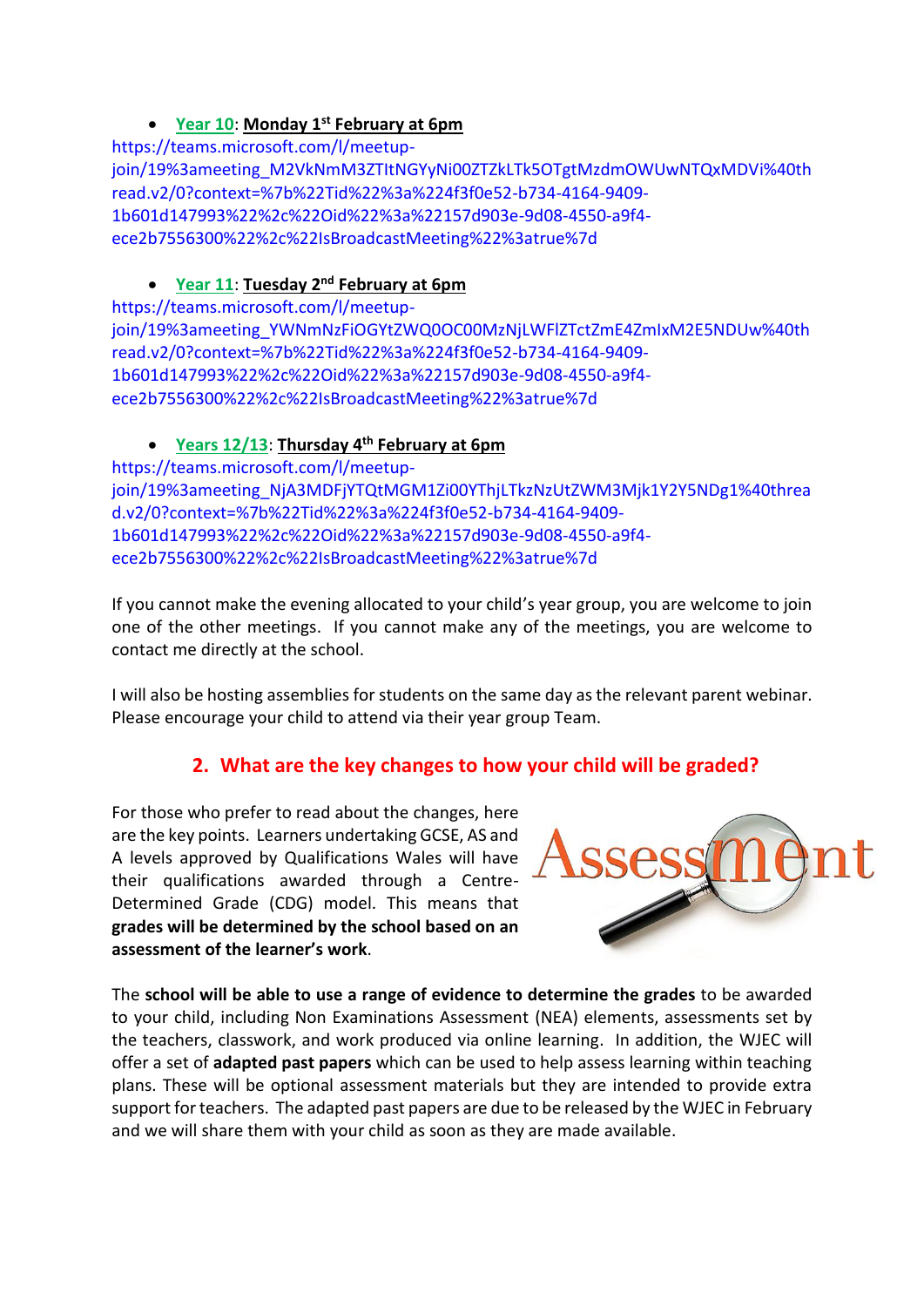### **What is happening to the Non-Examined Assessments (NEAs) that my child has been working on?**

Recognising the challenges posed by the ongoing disruption, the deadlines and controls around non-exam assessment are being removed. This means your child's NEAs will not be moderated by the WJEC.

This is good news for your child as NEAs have been a source of some anxiety since our return to remote learning. However, where possible, teachers will continue to support your child to complete their NEAs as they can be used as evidence of attainment. NEAs also help build pupils' learning and skills.

Indeed, building knowledge and skills, and covering core concepts to support progression, remains a high priority.

#### **My child is in Year 10, how will this affect them?**

Where learners in Year 10 are due to complete a qualification this year then this approach will apply, but **it won't apply to learners due to take individual units of assessment**.

#### **My child is in Year 12, how will this affect them?**

Learners in Year 12 will be awarded an AS grade that is Centre Determined. This will recognise the hard work and learning that they have undertaken this year, provide for progression into the A-level course of study, and support UCAS applications, but **will not contribute to the final A-level award in 2022**. This is the same approach that has applied to the current Year 13 cohort.



#### **I know a family who home educate their children. What should they do?**

For many years, we have supported private candidates by serving as their examination centre. The Design and Delivery Group are going to consider arrangements for private candidates as a priority. We are committed to ensuring there is a clear option for private candidates to support their progression too.

#### **What are the benefits to my child of the Centre Determined Grade approach?**

The Centre Determined Grade approach puts trust in teachers' commitment to prioritise teaching and learning in the time available, and their knowledge of the quality of your child's work.

# **3. What work is now being undertaken by the Design and Delivery Advisory Group?**

Qualifications Wales will now work with WJEC, supported by the Design and Delivery Group (DDAG), to provide an **assessment framework**. This will support schools in developing their '**assessment plans**'. Our assessment plan will explain how we have ensured sufficient coverage of key concepts to allow learners to progress. It will also explain how we will determine a learner's grade.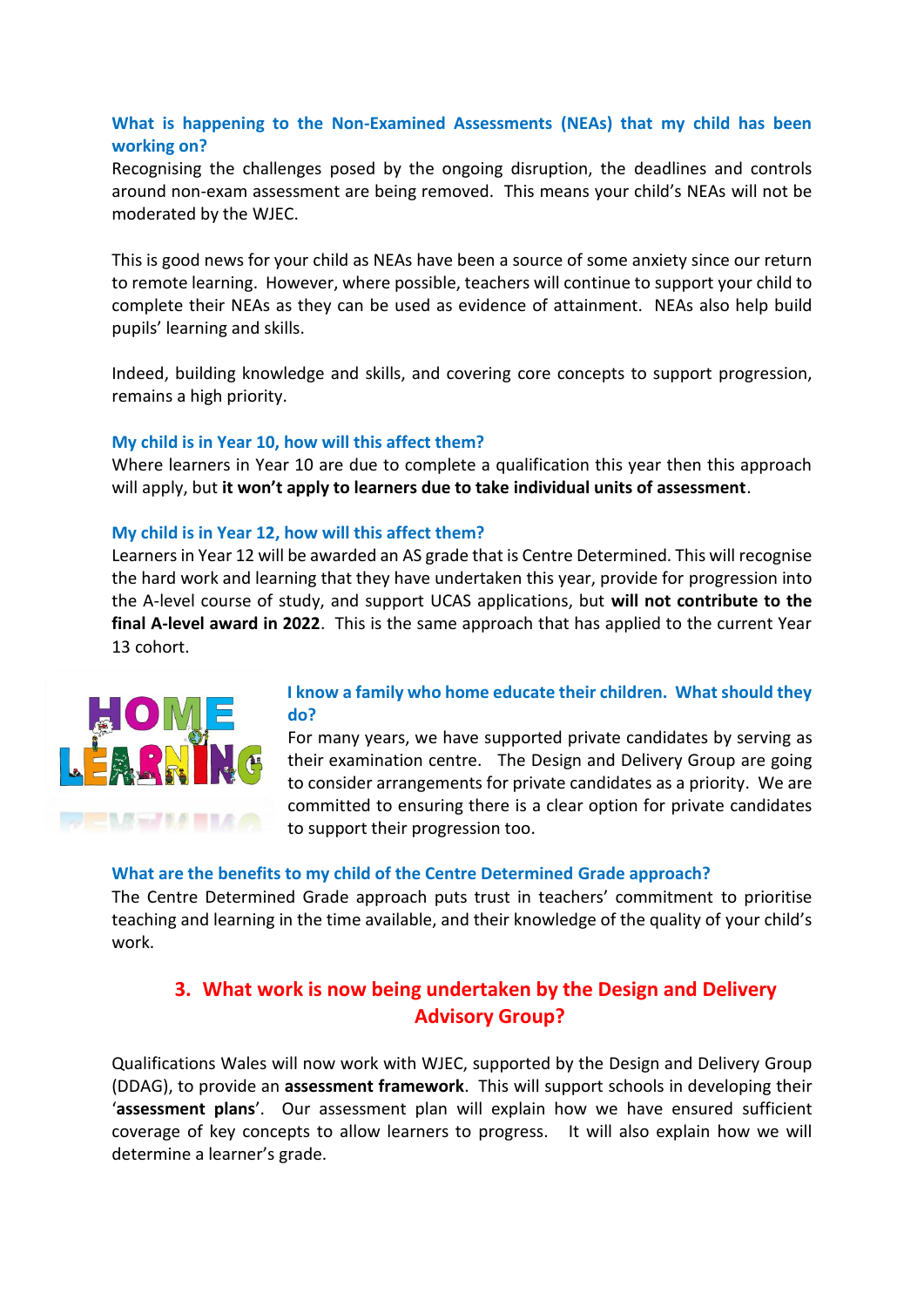Each school's assessment plans will be quality assured by WJEC to support teachersin arriving at their professional judgements and to assist with any future appeals.

Alongside the Assessment Framework, WJEC will publish guidance to support schools to develop **internal quality assurance processes**. The Design and Delivery Group will consider an approach to promote consistency across Wales.

Once quality assurance has been completed at the school, the grade will be submitted to WJEC. There will be no intervening action on the grades. **Your child will be able to appeal to the school if they are unhappy with their grade**, **and to WJEC if they are unhappy with the process that school followed** in determining their grades.

Alongside the framework and guidance, **training** will be available for teachers across Wales so that processes are applied consistently, equitably, and fairly.

#### **What is my child going to be taught now?**

**Teaching the core content and aspects of each course remains our absolute priority** for learners in exam years, so they are supported to progress with certainty into their next steps, and with confidence in the grades they will be awarded. Welsh Government are working with higher education institutions to look at how they can support learners in Wales through this transition, and can provide a bridge into university courses.

**Update bulletins**: As usual, when Welsh Government, Qualification Wales and the WJEC provide us with more information, we will immediately pass this onto you and your child. You will continue to receive this information by email. It will also be posted on our website and shared with pupils via their year group Team.

#### **And finally…**

It has been deeply encouraging to be asked by some parents what they can do to support their child. At this stage, we would encourage you to reinforce our message to students that teachers will be required to draw upon evidence of attainment when assigning grades. Every piece of work your child produces can be used to support these teacher judgements. This presents pupils with a *wonderful opportunity right now* to demonstrate precisely what they can do. This year is different from examination years when some revision relates to material that doesn't actually come



up in the examination. Your child is guaranteed to be rewarded for all the work they produce. Therefore, please help us impress upon them the importance of prioritising the completion of work set by teachers at this crucial stage of their schooling.

If your child is finding the workload tough, please encourage them to let their teacher know so we can provide appropriate support. Conversely, if you are finding it hard to ensure your child consistently engages in online learning, please do not hesitate to get in touch using the